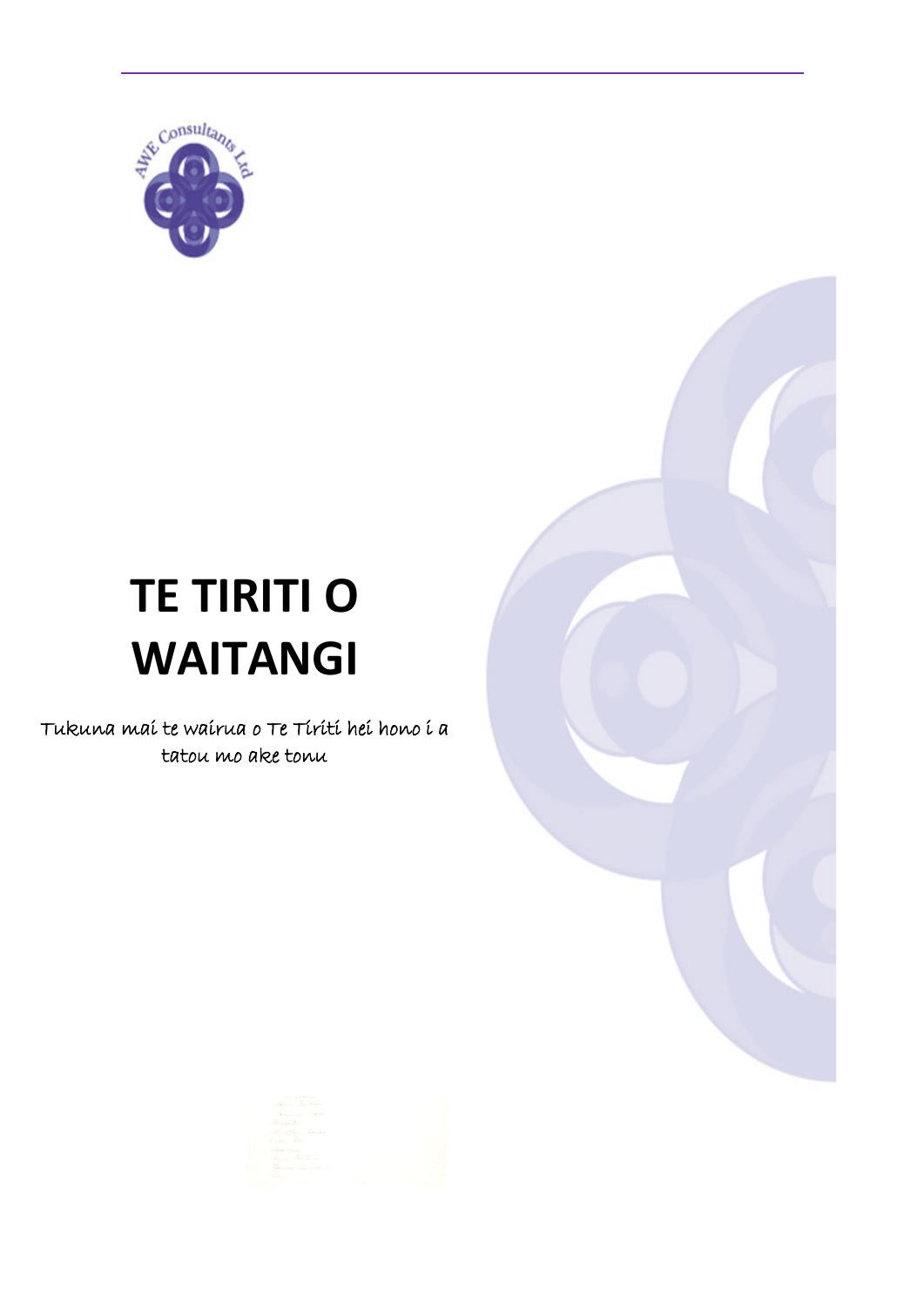# **TŪǠPAPA | FOUNDATION**

This is one of a series nga rauemi | resources developed by AWE Consultants Limited. The foundations of these korero are built on te Tiriti Relationship Framework (the framework) principles which incorporate recognition that there is a special place of <sup>[1](#page-1-0)</sup>Tangata Whenua in Aotearoa and the rights and responsibilities associated with that:

- It recognises that <sup>[2](#page-1-1)</sup>Te Tiriti o Waitangi was signed between two nations, Tangata Whenua, and the Crown.
- It is accepted that the grievances that Tangata Whenua have suffered as indigenous people of this land needs to be addressed structurally and culturally beyond the Treaty settlement process using different approaches to current and future relationship development.
- It acknowledges that Tangata Whenua have the right and the responsibility to manaaki all <sup>[3](#page-1-2)</sup>Tangata Tiriti who come to Aotearoa in a manner that expresses Tikanga Māori and acknowledges cultural worldview difference.

# **MĀTAURANGA O TE TIRITI O WAITANGI | UNDERSTANDING THE TREATY OF WAITANGI**

[4](#page-1-3) The Treaty of Waitangi ([Māori](https://en.wikipedia.org/wiki/M%C4%81ori_language): Te Tiriti o Waitangi) is a [treaty](https://en.wikipedia.org/wiki/Treaty) first signed on 6 February 1840 by representatives of the British [Crown](https://en.wikipedia.org/wiki/The_Crown) and [Māori](https://en.wikipedia.org/wiki/M%C4%81ori_people) chiefs [\(Rangatira\)](https://en.wikipedia.org/wiki/Rangatira) from the [North Island](https://en.wikipedia.org/wiki/North_Island) of [New](https://en.wikipedia.org/wiki/New_Zealand)  [Zealand.](https://en.wikipedia.org/wiki/New_Zealand) It has become a document of central importance to the [history,](https://en.wikipedia.org/wiki/History_of_New_Zealand) to the political constitution of the state, and to the [national mythos](https://en.wikipedia.org/wiki/National_mythos) of New Zealand, and has played a major role in framing the political relations between [New Zealand's government](https://en.wikipedia.org/wiki/New_Zealand_Government) and the Māori population, especially from the late-20th century.



<sup>1</sup> **Tangata Whenua**: A generic term used for Maori comprising those who have kaitiaki responsibilities for the whenua, (i.e., Maori who are tied culturally to an area by whakapapa and whose ancestors lived and died there), together with Taura Here (Maori, resident in an area, but who belong to waka and hapu from other parts of Aotearoa/New Zealand 2 Te Tiriti o Waitangi Māori text as translated by Professor I H Kawharu, published in the Report of the Royal Commission on Social Policy, Wellington 1988

<span id="page-1-3"></span><sup>4</sup> [Treaty of Waitangi -](https://en.wikipedia.org/wiki/Treaty_of_Waitangi) Wikipedia

<span id="page-1-2"></span><span id="page-1-1"></span><span id="page-1-0"></span><sup>3</sup> **Tangata Tiriti**: Generic term to describe people whose rights to live in Aotearoa derive from Te Tiriti o Waitangi and the arrangements that the Crown has established under the provisions of 'Ko te tuatoru' of Te Tiriti o Waitangi (Māori text)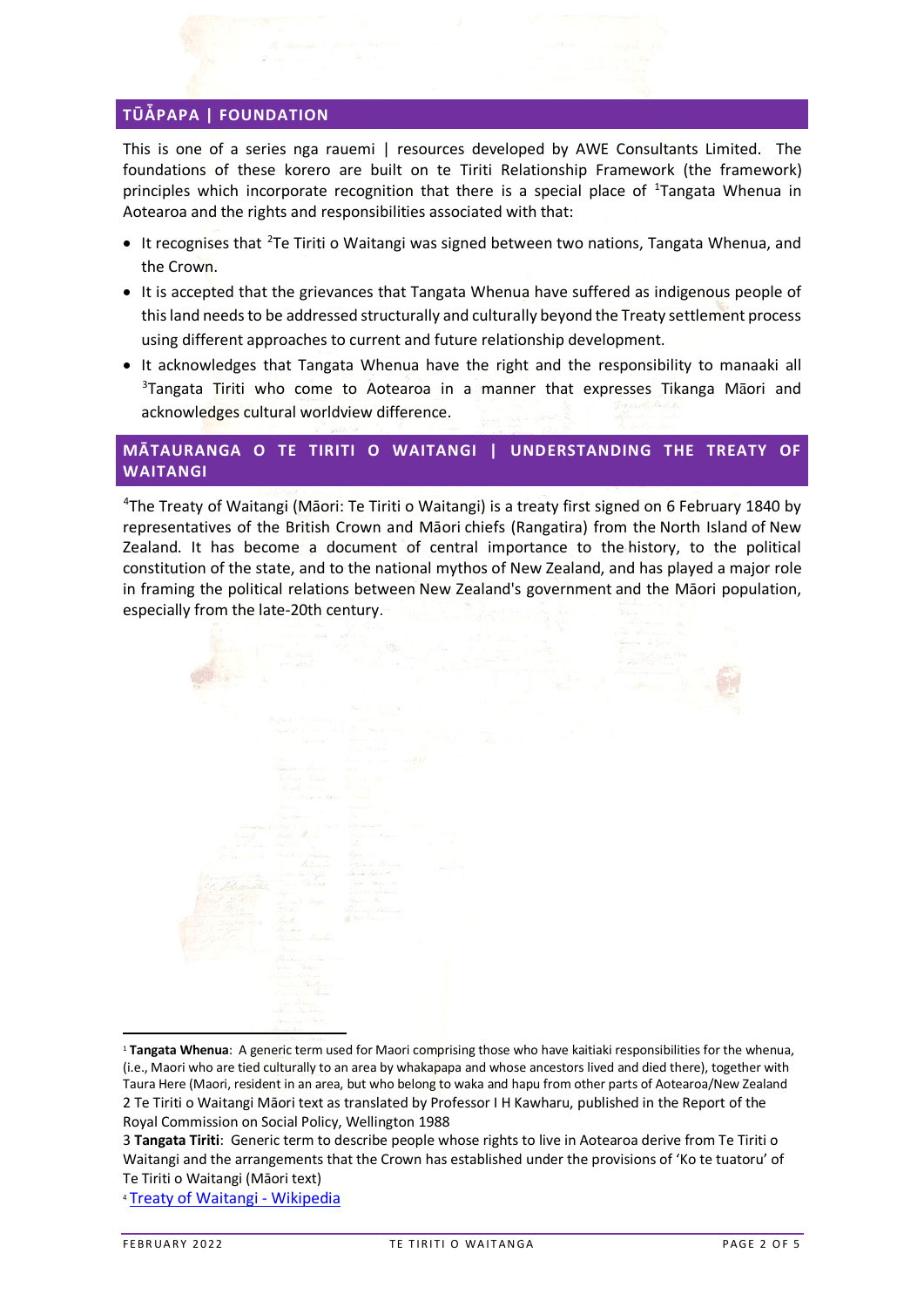#### **TE REO VERSION**

There is no disputing that the Maori text and the English text of Te Tiriti are very different. There have been many attempts to interpret the Maori text but most often to suit the author and/or the Crown. In 1988, Professor I H Kawharu completed a direct translation, not an interpretation, of the Maori text.

<sup>[5](#page-2-0)</sup>Ko Wikitoria te Kuini o Ingarani i tana mahara atawai ki nga Rangatira me nga Hapu o Nu Tirani i tana hiahia hoki kia tohungia ki a ratou o ratou rangatiratanga me to ratou wenua, a kia mau tonu hoki te Rongo ki a ratou me te Atanoho hoki kua wakaaro ia he mea tika kia tukua mai tetahi Rangatira – hei kai wakarite ki nga Tangata maori o Nu Tirani – kia wakaaetia e nga Rangatira maori te Kawanatanga o te Kuini ki nga wahikatoa o te wenua nei me nga motu – na te mea hoki he tokomaha ke nga tangata o tona Iwi Kua noho ki tenei wenua, a e haere mai nei

Na ko te Kuini e hiahia ana kia wakaritea te Kawanatanga kia kaua ai nga kino e puta mai ki te tangata maori ki te Pakeha e noho ture kore ana.

Na kua pai te Kuini kia tukua a hau a Wiremu Hopihona he Kapitana i te Roiara Nawi hei Kawana mo nga wahi katoa o Nu Tirani e tukua aianei amua atu ki te Kuini, e mea atu ana ia ki nga Rangatira o te wakaminenga o nga hapu o Nu Tirani me era Rangatira atu enei ture ka korerotia nei.

## KO TE TUATAHI

Ko nga Rangatira o te wakaminenga me nga Rangatira katoa hoki ki hai i uri ki taua wakaminenga ka tuku rawa atu ki te Kuini o Ingarani ake tonu atu – te Kawanatanga katoa o o ratou wenua.

 $6$ Victoria, The Queen of England, in her concern to protect the chiefs and subtribes of New Zealand and in her desire to preserve their chieftainship and their lands to them and to maintain peace and good order considers it just to appoint an administrator one who will negotiate with the people of New Zealand to the end that their chiefs will agree to the Queen's Government being established over all parts of this land and (adjoining) islands and also because there are many of her subjects already living on this land and others yet to come.

So the Queen desires to establish a government so that no evil will come to Maori and European living in a state of lawlessness.

So the Queen has appointed me, William Hobson, a captain in the Royal Navy to be Governor for all parts of New Zealand (both those) shortly to be received by the Queen and (those) to be received hereafter and presents to the chiefs of the Confederation chiefs of the subtribes of New Zealand and other chiefs these laws.

## THE FIRST

The chiefs of the Confederation and all the chiefs who have not joined that Confederation give absolutely to the Queen of England forever the complete government over their land.

<span id="page-2-0"></span><sup>5</sup> Transcript of handwritten original in Archives New Zealand/Te Rua Mahara o te Kawanatanga, Wellington Office. (Ref: IA9/9)

<span id="page-2-1"></span><sup>6</sup> Translation by Professor I H Kawharu, published in Report of the Royal Commission on Social Policy, Wellington, 1988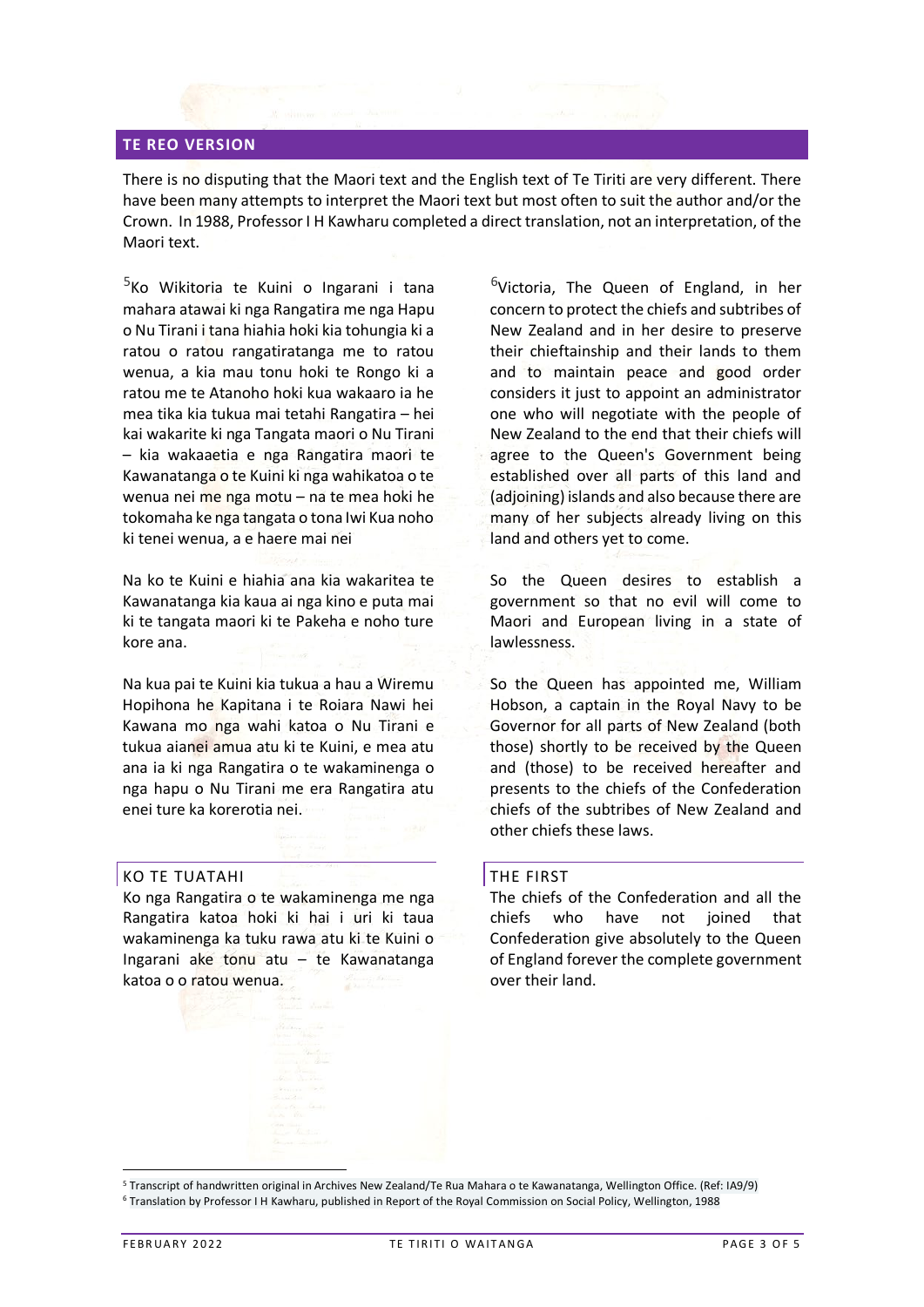# KO TE TUARUA

Ko te Kuini o Ingarani ka wakarite ka wakaae ki nga Rangatira ki nga hapu – ki nga tangata katoa o Nu Tirani te tino rangatiratanga o o ratou wenua o ratou kainga me o ratou taonga katoa. Otiia ko nga Rangatira o te wakaminenga me nga Rangatira katoa atu ka tuku ki te Kuini te hokonga o era wahi wenua e pai ai te tangata nona te wenua – ki te ritenga o te utu e wakaritea ai e ratou ko te kai hoko e meatia nei e te Kuini hei kai hoko mona.

#### KO TE TUATORU

Hei wakaritenga mai hoki tenei mo te wakaaetanga ki te Kawanatanga o te Kuini – Ka tiakina e te Kuini o Ingarani nga tangata maori katoa o Nu Tirani ka tukua ki a ratou nga tikanga katoa rite tahi ki ana mea ki nga tangata o Ingarani.

[signed] W. Hobson Consul & Lieutenant Governor

Na ko matou ko nga Rangatira o te Wakaminenga o nga hapu o Nu Tirani ka huihui nei ki Waitangi ko matou hoki ko nga Rangatira o Nu Tirani ka kite nei i te ritenga o enei kupu. Ka tangohia ka wakaaetia katoatia e matou, koia ka tohungia ai o matou ingoa o matou tohu.

Ka meatia tenei ki Waitangi i te ono o nga ra o Pepueri i te tau kotahi mano e waru rau e wa te kau o to tatou Ariki.

## KO TE TUAWHA

E mea ana te Kawana, ko nga whakapono katoa, o Ingarani, o nga Weteriana, o Roma, me te ritenga Maori hoki, e tiakina ngatahitia e ia.

# THE SECOND

The Queen of England agrees to protect the Chiefs, the subtribes and all the people of New Zealand in the unqualified exercise of their chieftainship over their lands, villages and all their treasures. But on the other hand, the Chiefs of the Confederation and all the chiefs will sell land to the Queen at a price agreed to by the person owning it and by the person buying it (the latter being) appointed by the Queen as her purchase agent.

#### THE THIRD

For this agreed arrangement therefore concerning the Government of the Queen, the queen of England will protect all the ordinary people of New Zealand and will give them the same rights and duties of citizenship as the people of England.

(signed) William Hobson, Consul and Lieutenant-Governor

So we, the Chiefs of the Confederation and the subtribes of New Zealand meeting here at Waitangi having seen the shape of these words which we accept and agree to record our names and marks thus.

Was done at Waitangi on the sixth of February in the year of our Lord 1840. The Chiefs of the Confederation

#### THE FOURTH

The Governor says that the several faiths [beliefs] of England, of the Wesleyans, of Rome, and also Māori custom shall alike be protected by him.